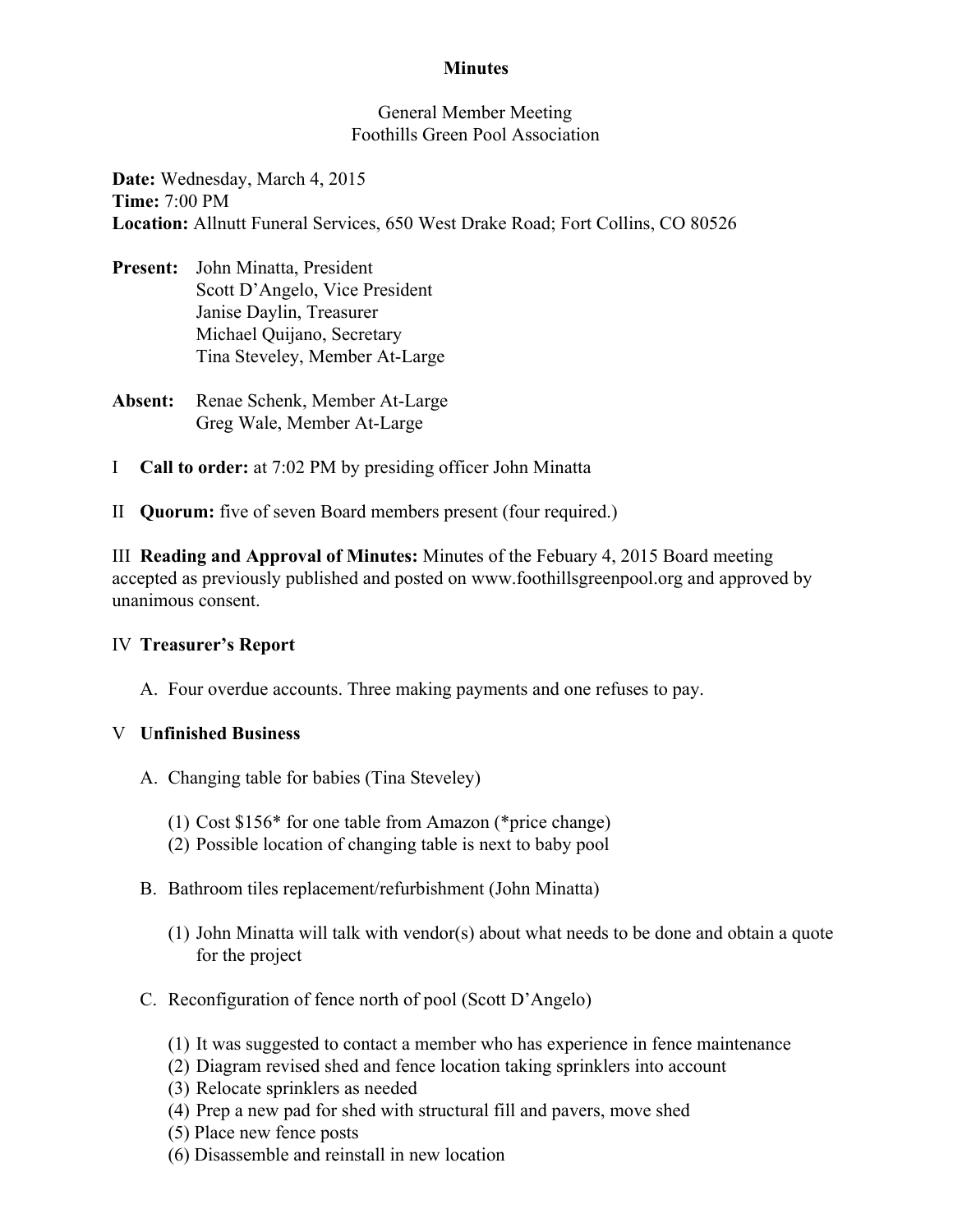- D. WIFI Network for pool member's use
	- (1) Cost: Centurylink: \$862.04 per year / Comcast: \$599.95 per year
	- (2) Tina Steveley will check to see if she has an extra router at home.
	- (3) Need a vote
- E. Utilities
	- (1) Still researching why utilities usage was higher last year after new furnace was installed
- F. Splash
	- (1) Need to put out a new newsletter
- G. Improvement Day
	- (1) Scheduling "Improvement Day" to help with bathhouse painting, refinish wooden benches, replace/clean tile in bathrooms, and prime and paint walls
- H. Miscellaneous
	- (1) Solicit new member
	- (2) Current member satisfaction and involvement: solicit volunteers and suggestions
	- (3) Need a Webmaster

### VI **New Business**

- A. 2015 Proposed Budget
	- (1) The 2015 Proposed Budget was reviewed and approved by unanimous vote. John Minatta called for approval with Scott D'Angelo seconding. Voting: 13 Yes and 0 No.
- B. Revised By-Laws
	- (1) The Revised ByLaws were reviewed and approved by unanimous vote. Janise Daylin called for approval with Mike Quijano seconding. Voting: 13 Yes and 0 No.
- C. Bookkeeper Position
	- (1) Thomas Randazzo volunteered to assume the position as Bookkeeper for Foothills Green Pool Association. Janise Daylin will pass all bookkeeping material to Thomas Randazzo and provide any needed passdown. Thank you Janise Daylin for your outstanding service as bookkeeper.
- D. Maintenance
	- (1) John Minatta will try to clean tiles in bathroom and coordinate bathroom painting